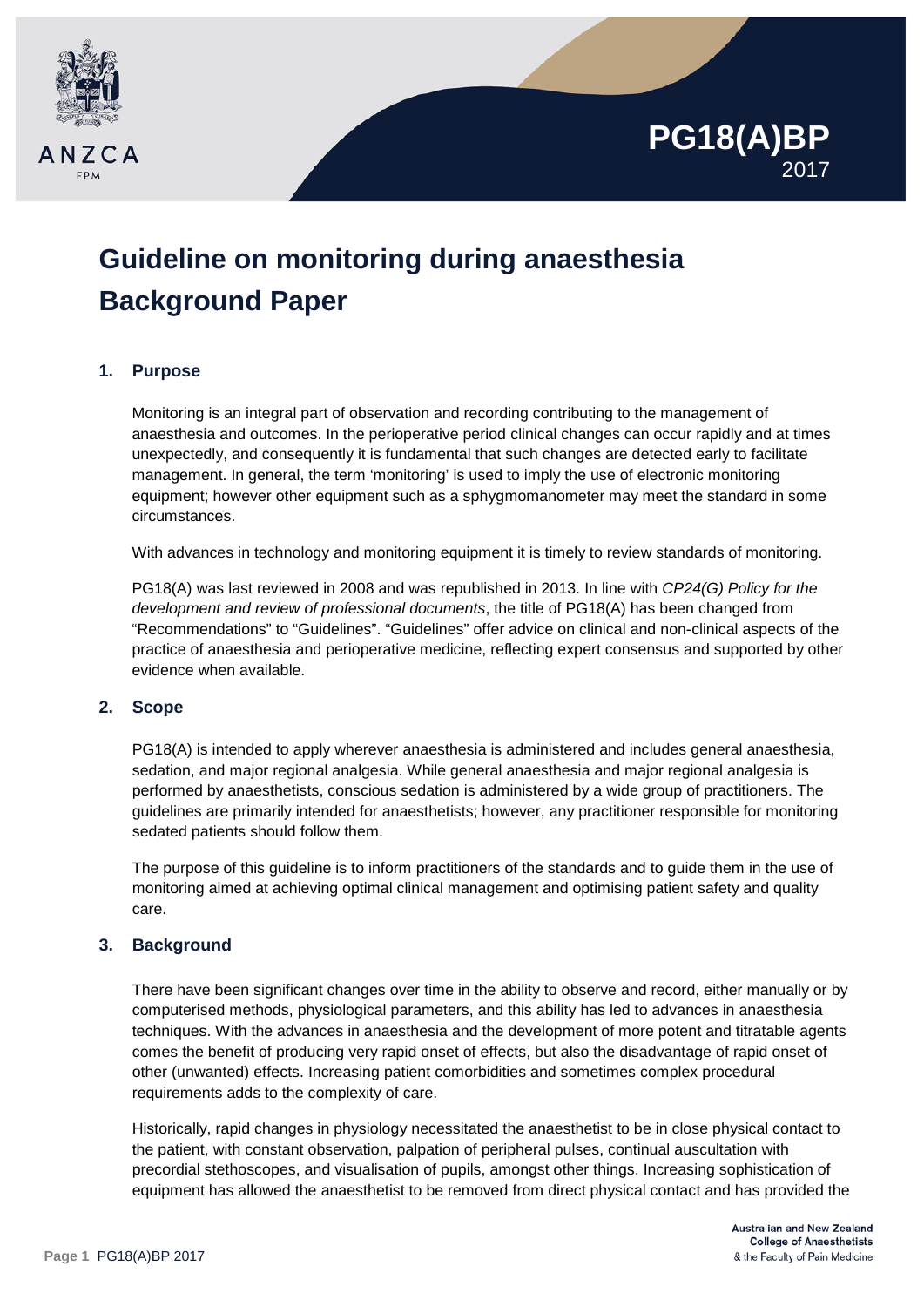

opportunity for improved quantification of parameters, as well as enabling alarm parameters to be set, and recording of data. This in turn contributes to improved quality care and outcomes.

Vigilance and situational awareness cannot be replaced by monitoring equipment and the purpose of the equipment is to confirm changes in clinical status, but also to signal changes earlier. Consequently, monitoring is essential to management of anaesthesia with specific regard to optimising outcomes.

The accompanying guidelines recommend that circulation, ventilation and oxygenation are monitored as a minimum and that other monitors should be added as required.

#### **4. Issues**

#### 4.1 Pulse Oximetry

While monitoring of oxygen and use of pulse oximetry is regarded as mandatory for all cases the monitoring of other variables is strongly encouraged. Where, for any reason, other monitors are not used, they must be readily available should they become required.

#### 4.2 Electrocardiography

It is recognised that ideally every patient should be monitored using an ECG and it is strongly encouraged; however, it is also acknowledged that there are situations where ECG monitoring may not be feasible. The omission of ECG monitoring in these circumstance must be clinically justifiable.

#### 4.3 Capnography

Discussions as to whether capnography should be mandated for all cases indicated that there remains strong support for all cases in which general anaesthesia is administered. For sedation techniques that do not require airway instrumentation capnography is optional and should be determined by the patient's clinical requirement and depth of sedation, and not the availability (or lack thereof) of suitable equipment. The transition between general anaesthesia and sedation and their definitions can be found in *PG09(G) Guideline on sedation and/or analgesia for diagnostic and interventional medical, dental or surgical procedures*.

#### 4.4 Blood pressure

Blood pressure monitoring is considered essential for the vast majority of cases. It is recognised however that in some situations this may be inappropriate (e.g. prior to induction of an extremely agitated patient), or impractical (emergency management of a life threatening airway condition, extremely brief paediatric procedure). In all such cases blood pressure monitoring should be initiated if and when circumstances permit.

#### 4.5 Neuromuscular blockade monitoring

This is an emerging area of standardisation due to the awareness of the risk of residual curarisation. Guidelines such as the AAGBI (2015) provide excellent background and have moved towards mandating assessment of NMB; however the AAGBI Appendix does not consider suxamenthonium and emergency cases if a NMB monitor is not available. A comprehensive review of non-depolarising neuromuscular blockade and reversal in 2017 concludes that "Objective measurement (a train-of-four ratio greater than 0.90) is the only method to determine appropriate timing of tracheal extubation and ensure normal muscle function and patient safety"1. Therefore, quantitative monitoring is recommended to assess depth of blockade prior to reversal and assessment of adequacy of reversal. Quantitative assessment is essential since tactile assessment is subjective and cannot detect fade at a TOF ratio of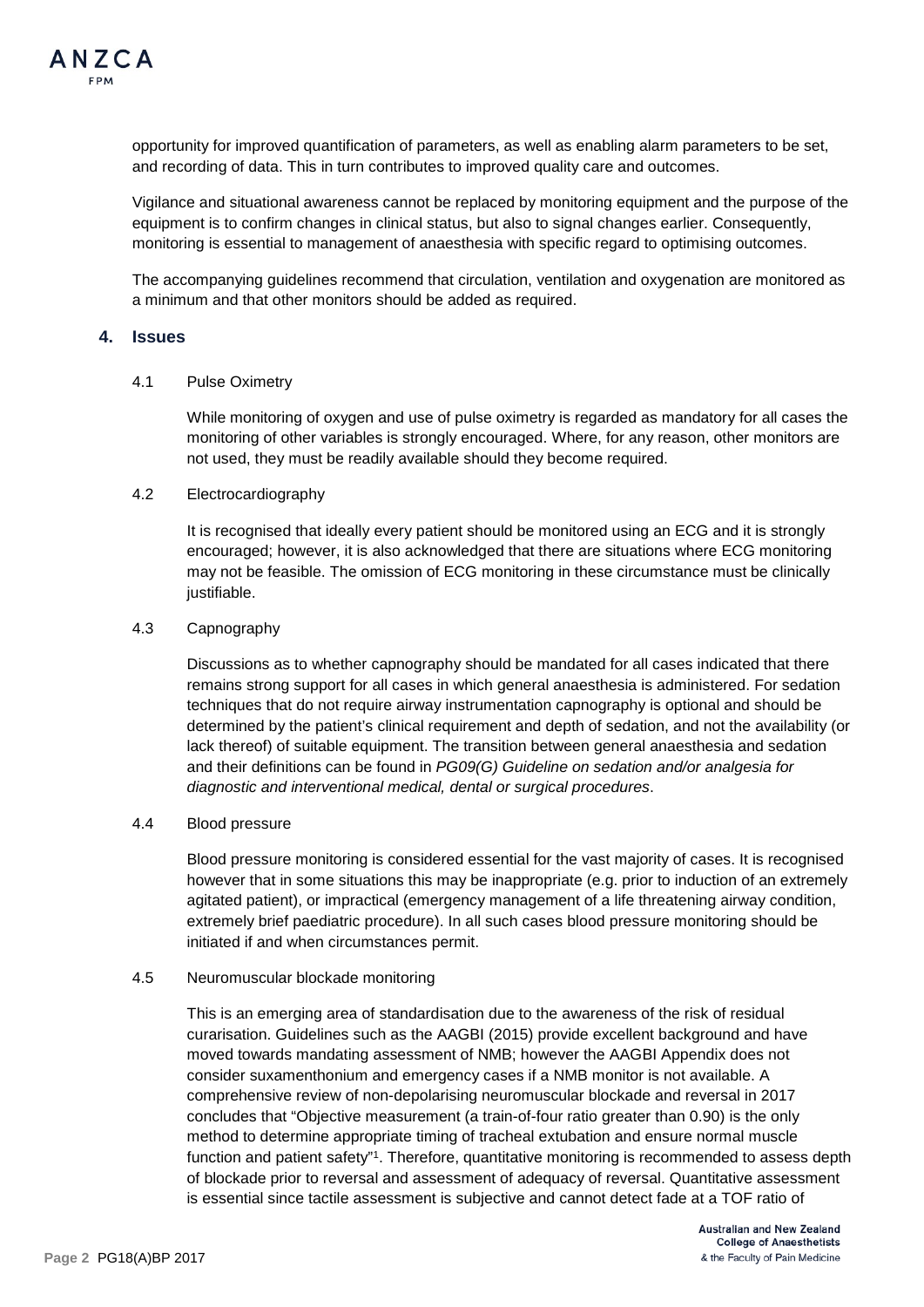

greater than 0.4. Only quantitative monitors can assess adequacy of reversal. Best available evidence suggests that a train-of four ratio of >0.9 should be achieved prior to extubation following the use of non-depolarising neuromuscular blockade.

Feedback received during the pilot phase revealed that interpretations of the available evidence varied with strong proponents advocating for mandatory use of quantitative neuromuscular function monitors while others were more moderate. Both benefits and cost implications were considered. The recommendations in the accompanying guidelines acknowledge this debate and fall short of mandating their use. However, quantitative monitoring of neuromuscular functions is recommended with a view to improving the management of neuromuscular blockade.

#### 4.6 Other monitors

The emergence of new monitoring modalities requires that their role and validity be carefully assessed prior to firm recommendations being made. Cerebral oximetry (using near infrared spectroscopy) is an example of such where although it is receiving widespread attention in a number of clinical applications, it is not yet clear that it will reliably alert to cerebral hypoperfusion in certain circumstances (e.g. beach chair or sitting positions). As further data emerges the role of these monitors will be clarified.

Temperature monitoring has historically been for the purpose of managing hypothermia. However, with the emergence of forced air warming and contact warming devices the potential for hyperthermia and its consequences has been recognised. As a result, whenever active warming devices are being used it is recommended that temperature be monitored to avoid hyperthermia. Specification of use for extended cases was avoided due to the many other factors that may be relevant other than purely time alone. Each case needs to be assessed on its merits and risks.

#### 4.7 Presence of the anaesthetist

An anaesthetist must be constantly present whilst providing anaesthesia during the procedure. It is recognised however, that on occasions, exceptional circumstances may arise requiring the anaesthetist to leave theatre or procedure room for brief periods. Such absences should occur only if they are unavoidable, in which case a handover to another anaesthetist in accordance with *PS53(A)* Position statement on the handover responsibilities of the anaesthetist is required. If another anaesthetist is not available and the situation is within the scope of another suitably skilled practitioner, then delegation of observation, including recording of observations must be to a practitioner who is judged to be competent for the task and capable of responding to any significant perturbation either directly or by summonsing assistance. The term 'practitioner' is defined by the regulatory authorities in Australia and New Zealand and in the context of this document the term refers to an individual who is practising within their scope of practice as determined by the health care institution in which the case is being undertaken.

#### **5. Summary**

Monitoring is an integral part of observation and recording contributing to the management of anaesthesia and outcomes. PG18(A) was revised based on the above advice from the document development group. The goal of this revised document is to support uniform standards for the use of monitoring in conjunction with clinical observation.

#### **Related ANZCA documents**

CP24(G) Policy for the development and review of professional documents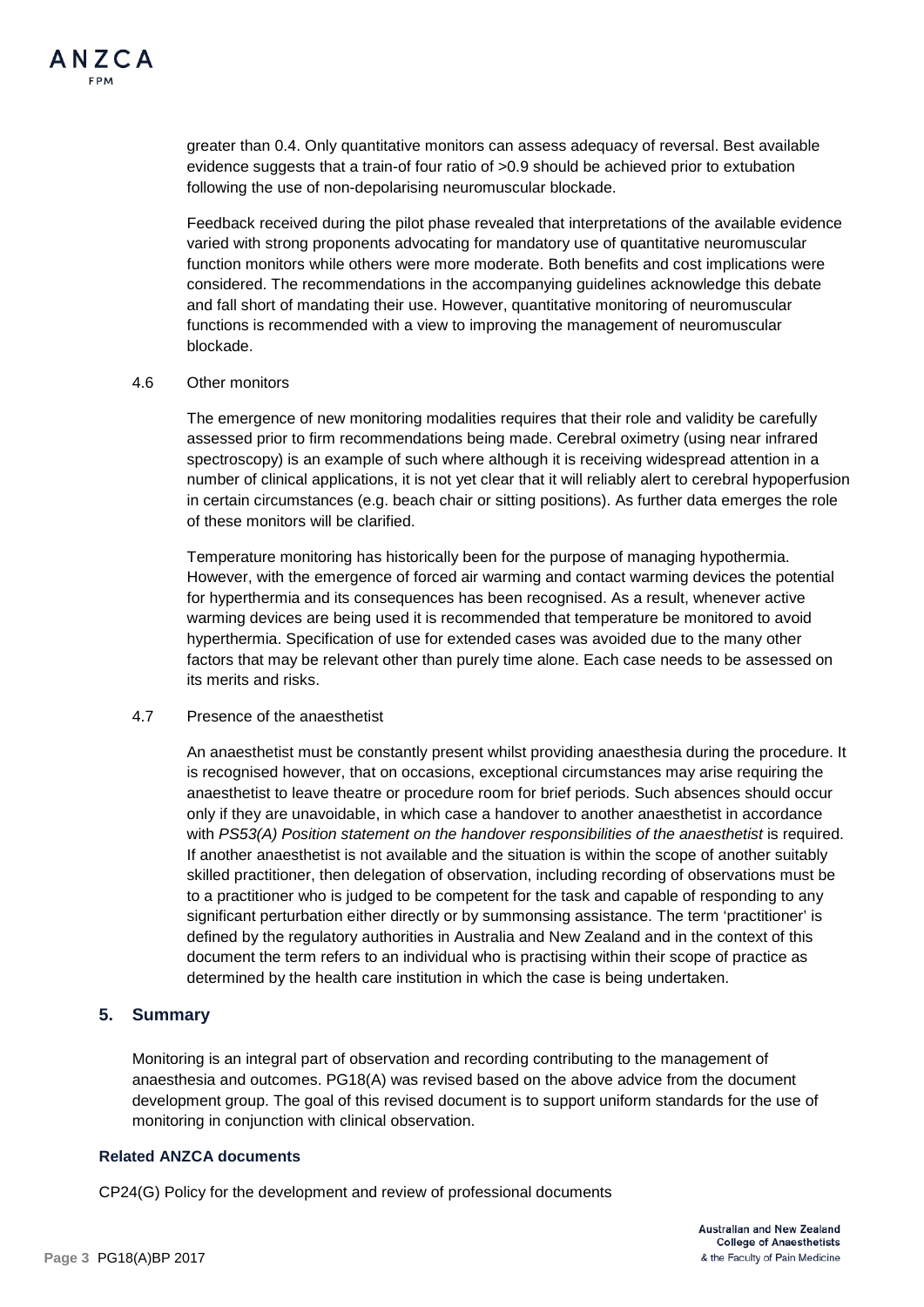

PS02(A) Position statement on credentialling and defining the scope of clinical practice in anaesthesia

PG03(A) Guideline for the management of major regional analgesia

PG06(A) Guideline on the anaesthesia record

PG07(A) Guideline on pre-anaesthesia consultation and patient preparation

PG09(G) Guideline on sedation and/or analgesia for diagnostic and interventional medical, dental or surgical procedures

PS53(A) Position statement on the handover responsibilities of the anaesthetist

PS55(A) Position statement on minimum facilities for safe administration of anaesthesia in operating suites and other anaesthetising locations

ANZCA handbook for training

ANZCA handbook for accreditation

ANZCA Handbook for Training and Accreditation in the Affiliated Training Regions

#### **References**

1. Brull, SJ and Kopman, AF Current Status of Neuromuscular Reversal and Monitoring, Challenges and Opportunities. Anesthesiology. 2017; 126:00–00.

#### **Further reading**

Association of Anaesthetists of Great Britain & Ireland (AAGBI). Recommendations for standards of monitoring during anaesthesia and recovery (2015). From: <http://www.aagbi.org/sites/default/files/Standards%20of%20monitoring%2020150812.pdf> Accessed 13 September 2015.

Canadian Anesthesiologists' Society. Patient monitoring. In: Guidelines to the practice of anaesthesia. Toronto: Canadian Anesthesiologists' Society, 2015 edition. From: [http://www.cas.ca/English/Guidelines.](http://www.cas.ca/English/Guidelines) Accessed 15 April 2015.

Committee on Standards and Practice Parameters, American Society of Anesthesiologists. Standards for basic anaesthetic monitoring. Park Ridge: American Society of Anesthesiologists, latest edition. From: [http://www.asahq.org.](http://www.asahq.org/) Accessed 12 October 2015.

Short TG, O'Regan A, Lew J, Oh TE. Critical incident reporting in an anaesthetic department quality assurance programme. Anaesthesia 1992(47)3-7.

The Association of Anaesthetists of Great Britain and Ireland. Recommendations for standards of monitoring during anaesthesia and recovery. London: The Association of Anaesthetists of Great Britain and Ireland, 2007. From:

<http://www.aagbi.org/sites/default/files/standardsofmonitoring07.pdf> Accessed 12 October 2015.

#### **Document development**

ANZCA Safety and Quality Committee acted as the document development group for the 2015 review, led by:

Professor David A Scott, FANZCA, Councilor

Dr Peter Roessler, FANZCA, Director of Professional Affairs (Professional Documents)